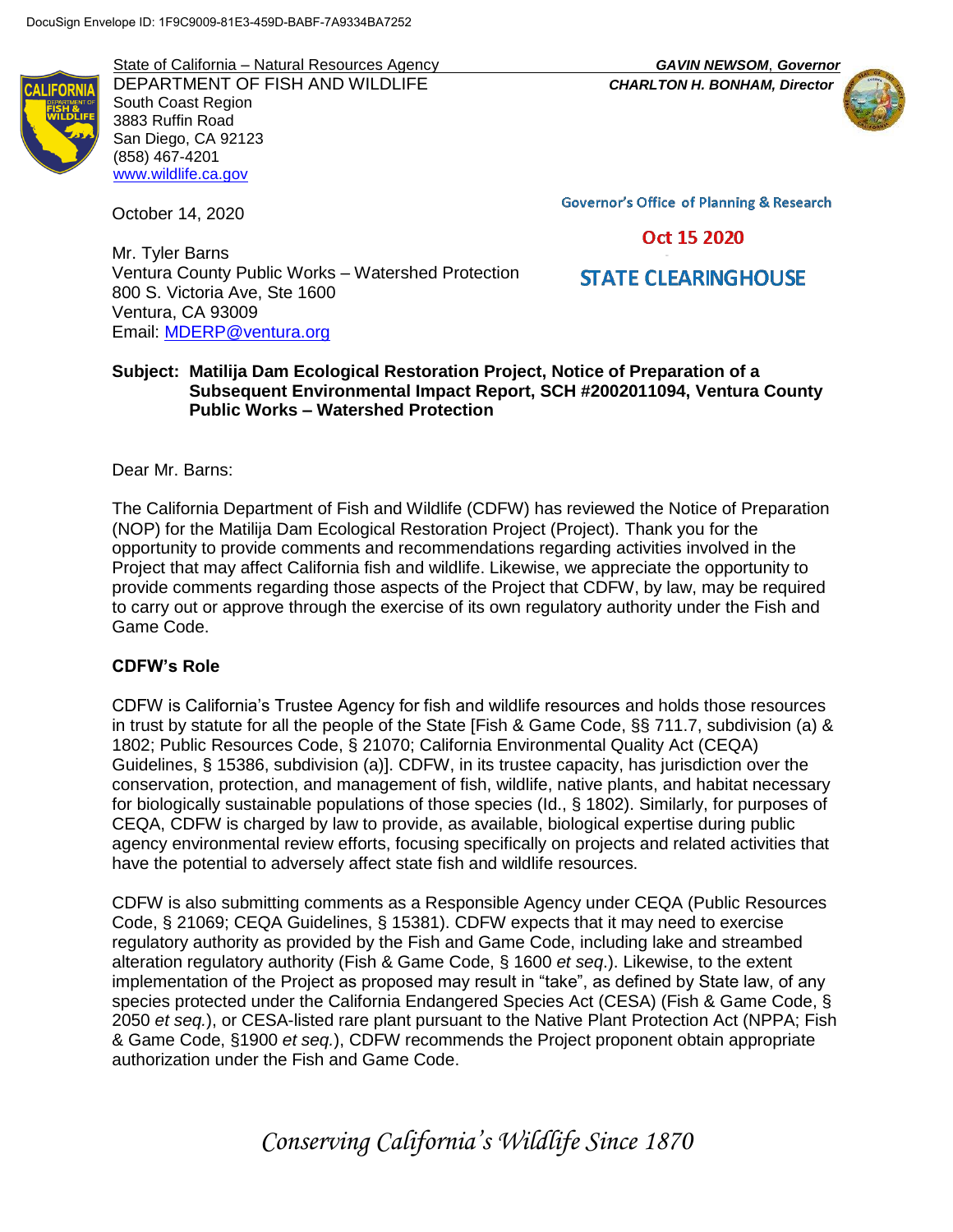Mr. Tyler Barns Ventura County Public Works – Watershed Protection October 14, 2020 Page 2 of 11

## **Project Description and Summary**

**Objective:** Ventura County Public Works – Watershed Protection (County) has determined that a Subsequent Environmental Impact Report (SEIR) is warranted to evaluate substantial changes, and subsequent impacts, to the previous Environmental Impact Report (2002) for the Matilija Dam Ecological Restoration Project. The SEIR will assess physical changes to the environment that would likely result in light of the revised Project activities, including direct, indirect, and cumulative impacts, as well as growth-inducing effects (CEQA Guidelines, section 15126). There are four components of the Project to be analyzed in the SEIR, including (1) the removal of Matilija Dam, (2) the replacement of Camino Cielo Bridge, (3) improvements to the Live Oak Acres levees, and (4) improvements to the Casitas Springs Levees. Components 2-4 are downstream improvements and will be constructed prior to dam removal. The following is a more comprehensive breakdown of the four Project components, as described in the NOP:

#### **Matilija Dam and Reservoir**

The purpose of the Project is to enhance aquatic and terrestrial habitat along Matilija Creek and the Ventura River and to restore a more natural hydrologic and sediment transport regime for the Ventura River. Two 12-foot diameter holes would be drilled near the dam base and opened via controlled blasting. The holes would be created in advance of a large storm event, which is expected to transport sediment from behind the dam. A new creek channel will form through old lakebed; not all trapped sediment will mobilize downstream. Full removal of the dam structure is anticipated to occur during the next dry season.

### **Camino Cielo Bridge Replacement**

Camino Cielo Bridge is located approximately one mile downstream of Matilija Dam on the Ventura River. The existing triple-box concrete culvert structure is currently inadequate to convey large storms and requires maintenance after each large storm event. The County is considering two alternatives for replacing the Camino Cielo culvert structure. Each alternative would involve removal of the existing structure and construction of a new bridge, increased elevation of the bridge, and the installation of bank protection to protect the new bridge and roadway infrastructure and to accommodate future sediment flows.

#### **Live Oak Acres Levee Improvements**

The Live Oak Acres Levee is situated along the west embankment of the Ventura River in the unincorporated community of Live Oak Acres, which is located approximately six miles downstream of the Matilija Dam. This approximately 1.3-mile long levee extends from the Santa Ana Boulevard Bridge upstream to the Live Oak Diversion outlet at Burnham Road. The levee currently consists of an earthen berm, protected by loose and concreted rock riprap. Reconstruction will bring the existing levee up to current flood control standards, set by the Federal Emergency Management Agency (FEMA), to protect the Oak View community and to accommodate future sediment flows.

#### **Casitas Springs Levee Improvements**

The Casitas Springs Levee is located along the east embankment of the Ventura River in the unincorporated community of Casitas Springs, which is located approximately nine miles downstream of the Matilija Dam. This approximately 1-mile long levee system currently consists of embankment levees, floodwalls, high ground, and side drainage penetrations. The County has explored two alternatives for this project component to bring it up to FEMA flood control standards to protect the Casitas Springs community and to accommodate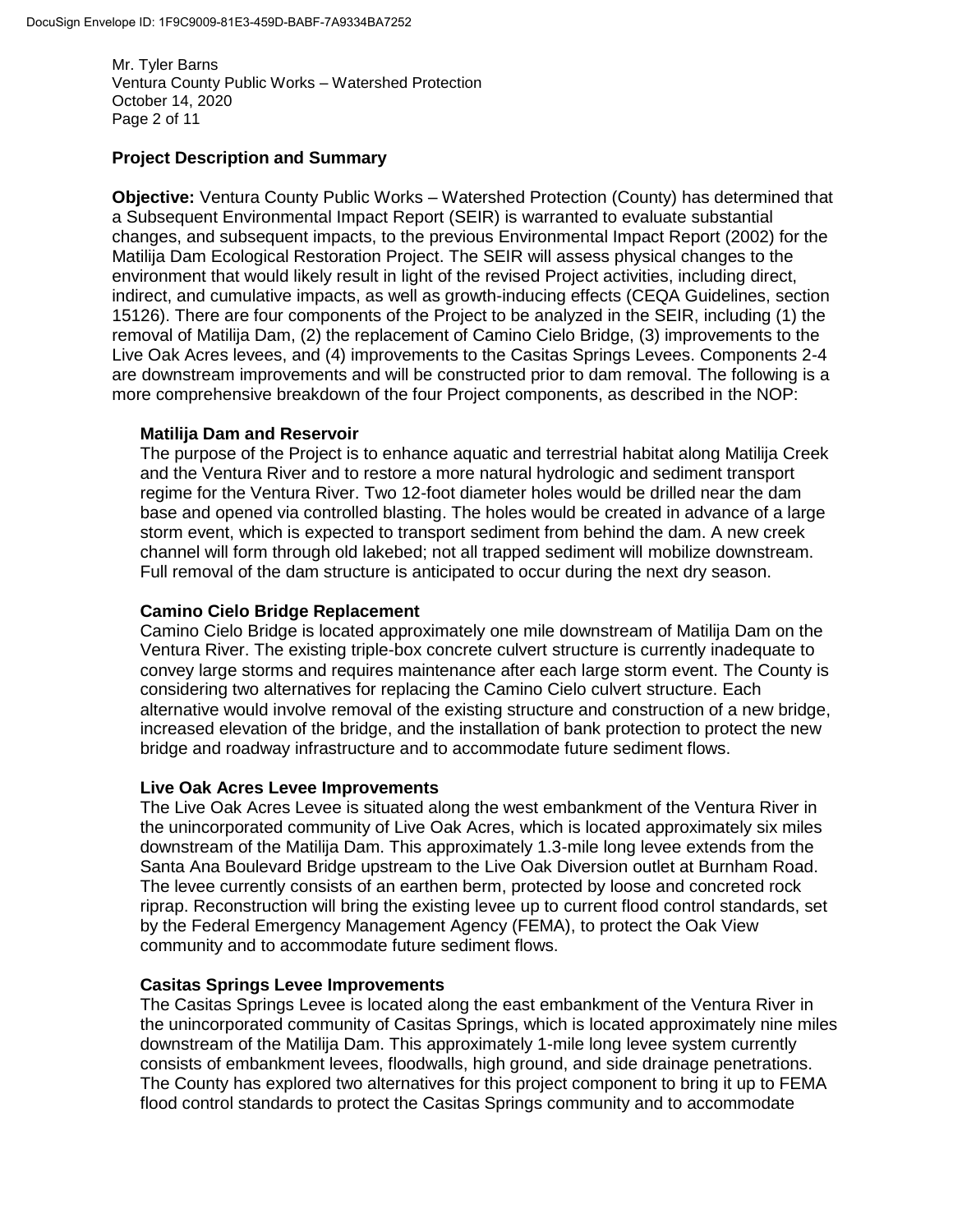Mr. Tyler Barns Ventura County Public Works – Watershed Protection October 14, 2020 Page 3 of 11

future sediment flows. The first alternative includes upgrading the existing levee at its current location; the second alternative would construct a new set back levee starting from upstream of the Mobile Home Park and merging with the existing levee upstream of Ranch Road.

**Location:** The Matilija Dam is located approximately 16 miles north of the Pacific Ocean and just over half a mile northwest from the Matilija Creek confluence with the Ventura River in western Ventura County, California. In addition to dam removal, the Project includes the construction of downstream improvements in the unincorporated Ventura County communities of Meiners Oaks, Live Oak Acres, and Casitas Springs.

#### **COMMENTS AND RECOMMENDATIONS**

CDFW offers the comments and recommendations below to assist the County in adequately identifying, avoiding, and/or mitigating the Project's significant, or potentially significant, direct, and indirect impacts on fish and wildlife (biological) resources. CDFW looks forward to commenting on the Subsequent Environmental Impact Report (SEIR) when it is released. CDFW may have additional comments to the SEIR not addressed in this letter.

#### **Specific Comments**

- 1) Nesting Birds. Page six of the NOP states, "[t]he Project would result in the temporary and permanent removal of sensitive habitats including lacustrine, riverine, palustrine, and upland habitat types, creating direct and long-term impacts […]." The proposed Project could potentially result in significant impacts to biological resources regarding riparian habitat or any other sensitive natural community provided protection under federal, State, and local laws, regulations, policies or plans." Project activities, such as the removal of a dam, replacement of a bridge, and levee upgrades are likely to occur where birds may nest (e.g., trees, crevices in buildings) and may impact nesting birds. Activities occurring during the breeding season of nesting birds could result in the incidental loss of fertile eggs or nestlings, or otherwise lead to nest abandonment in trees or buildings directly adjacent to where construction would occur. The removal of the dam, construction of new/replacement structures, and upgrading existing facilities could also lead to the loss of nesting habitat for sensitive bird species.
	- a) Migratory nongame native bird species are protected by international treaty under the Federal Migratory Bird Treaty Act (MBTA) of 1918 (Code of Federal Regulations, Title 50, § 10.13). Sections 3503, 3503.5, and 3513 of the California Fish and Game Code prohibit take of all birds and their active nests including raptors and other migratory nongame birds (as listed under the MBTA).
	- b) CDFW recommends the SEIR provide measures to avoid impacts to nesting birds. Proposed Project activities including (but not limited to) staging; disturbances to vegetation, trees, and structures; demolition; grading; roofing; and fence or enclosure wall installation should not occurring during the avian breeding season which generally runs from February 15 through August 31 (as early as January 1 for some raptors) to avoid take of birds or their eggs. If avoidance of the avian breeding season is not feasible, CDFW recommends surveys by a qualified biologist with experience in conducting breeding bird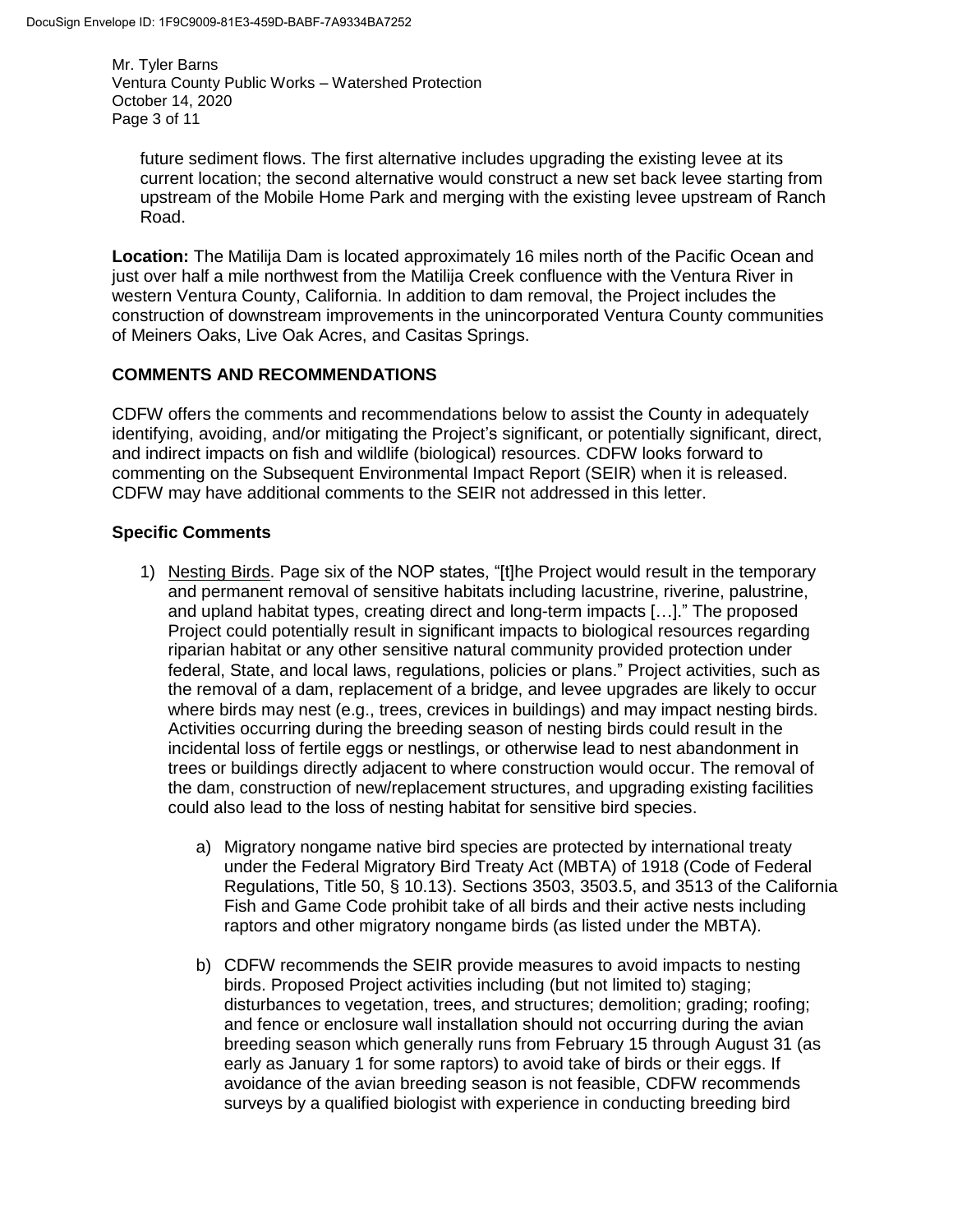Mr. Tyler Barns Ventura County Public Works – Watershed Protection October 14, 2020 Page 4 of 11

> surveys to detect protected native birds occurring in suitable nesting habitat that may be disturbed (as access to adjacent areas allows) and any other such habitat within 300-feet of the disturbance area (within 500-feet for raptors). All personnel and contractors working on site should be instructed on the sensitivity of areas where there are nesting birds. Reductions in the nest buffer distance may be appropriate depending on the avian species involved, ambient levels of human activity, screening vegetation, or possibly other factors.

- 2) Bats. In urbanized areas, numerous bat species are known to roost in trees and structures throughout Ventura County. Bats may use trees (e.g. Mexican fan palm trees) and man-made structures (e.g., cracks and crevices in large concrete structures) For daytime and nighttime roosts. Western yellow bats (*Lasiurus xanthinus*) can be found year-round in urban areas throughout southern California.
	- a) Bats are considered non-game mammals and are afforded protection by state law from take and/or harassment (Fish and Game Code, § 4150, California Code of Regulations, § 251.1).
	- b) The SEIR should provide a thorough discussion and adequate disclosure of potential impacts to bats and roosts resulting from the proposed Project and activities including (but not limited to) staging; disturbances to vegetation, trees, and structures; demolition; grading; roofing; and fence or enclosure wall installation. The SEIR should provide bat-specific avoidance and mitigation measures which could minimize significant adverse impacts to bats, roosts, and maternity roosts (CEQA Guidelines, §15126.4[a][1]).
- 3) Biological Baseline Assessment. As previously stated and written on Page six of the NOP, the Project may result in significant impacts to sensitive biological resources. As such, the SEIR should provide a complete assessment and impact analysis of the flora and fauna within the Project area, with emphasis upon identifying endangered, threatened, sensitive, regionally, and locally unique species, and sensitive habitats. Impact analysis will aid in determining any direct, indirect, and cumulative biological impacts, as well as specific mitigation or avoidance measures necessary to offset those impacts. CDFW considers impacts to Species of Special Concern and California Fully Protected Species a significant direct and cumulative adverse effect without implementing appropriate avoidance and/or mitigation measures. The SEIR should provide the following information:
	- a) Sensitive Plants and Wildlife. CDFW recommends the SEIR list each unique species occurring in the Project area instead of a total number by taxonomic group. For each species, please provide the species scientific (i.e., Latin) and common names; CESA and Federal Endangered Species Act listing status; and a brief evaluation of the potential for that species to occur in the Project area and be impacted by Project implementation. Presence of critical or suitable habitat (i.e. wintering, roosting, nesting, foraging) in the Project area should be addressed for each species where applicable.
	- b) Critical Habitat. The SEIR should provide columns for each element and approximate acres potentially impacted by critical habitat type. CDFW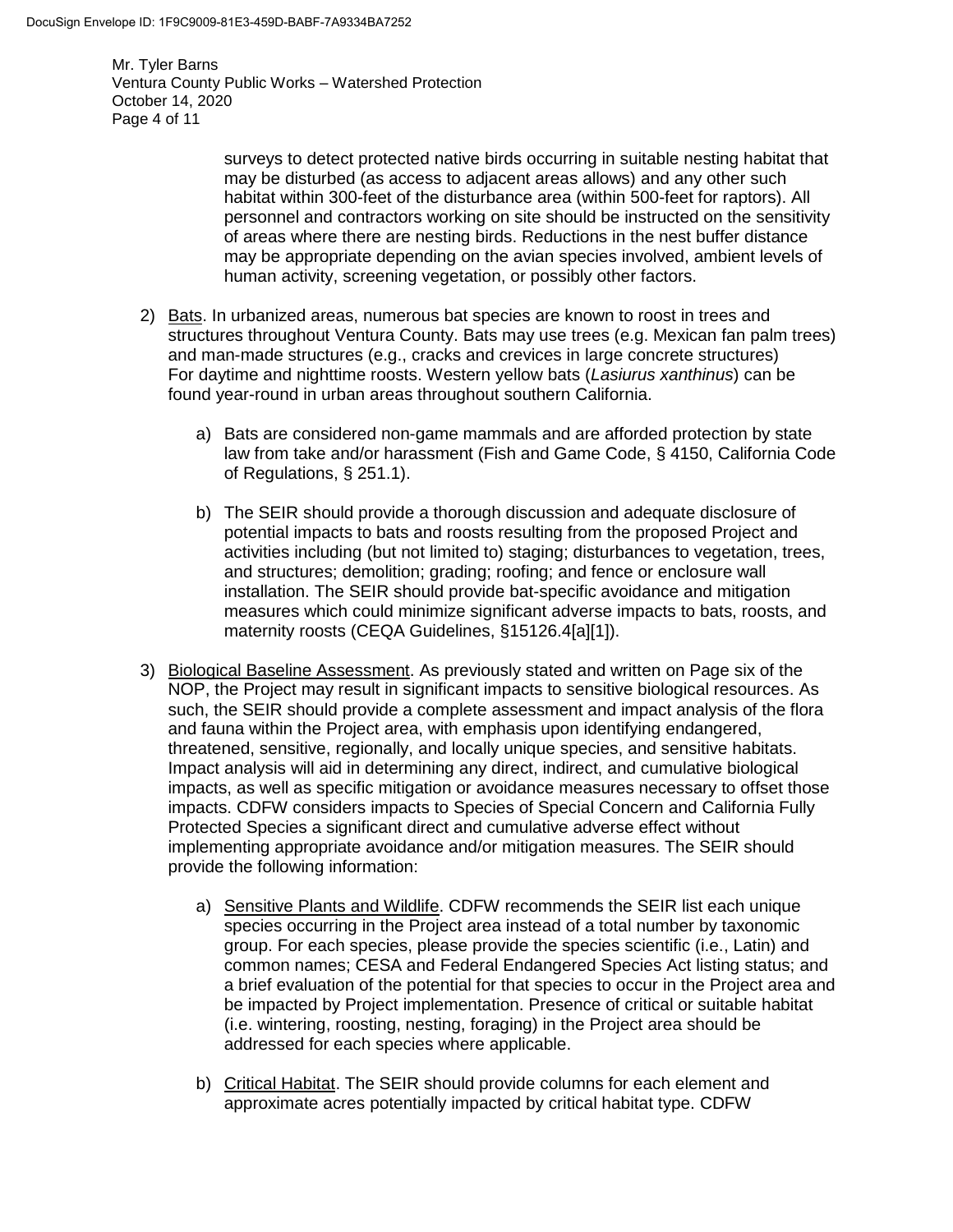Mr. Tyler Barns Ventura County Public Works – Watershed Protection October 14, 2020 Page 5 of 11

> recommends using "None" or the number zero to indicate no impacts; and, provide a brief discussion why there would be no impacts to demonstrate that impacts were evaluated.

- c) Impacts to Sensitive Plants, Wildlife, and Habitat. The SEIR should include alternatives to fully avoid or otherwise protect special status species and their habitat from Project-related impacts. For unavoidable impacts, the SEIR should provide mitigation measures for each plant and wildlife species potentially impacted and their associated habitat which should include any wintering, roosting, nesting, and foraging habitat. See pages seven and eight for information about CESA/Incidental Take Permits and Compensatory Mitigation.
- d) Vegetation Community Mapping. In 2007, the State Legislature required CDFW to develop and maintain a vegetation mapping standard for the State (Fish & Game Code, § 1940). This standard complies with the National Vegetation Classification System, which utilizes alliance and association-based classification of unique vegetation stands. CDFW utilizes vegetation descriptions found in the [Manual of California Vegetation](http://vegetation.cnps.org/) (MCV), second edition (Sawyer 2008). CDFW only tracks rare natural communities using the MCV classification system, and considers vegetation communities, alliances, and associations ranked S1, S2, S3 and S4 as sensitive and declining at the local and regional level. CDFW considers these communities to be imperiled habitats having both local and regional significance. Additional information about these ranks can be obtained by visiting CDFW's [Vegetation Classification and Mapping Program -](https://wildlife.ca.gov/Data/VegCAMP/Natural-Communities) Natural [Communities](https://wildlife.ca.gov/Data/VegCAMP/Natural-Communities) webpage.

The SEIR should provide the MCV-based names of all vegetation communities within the Project area. Vegetation classification should be performed by a qualified botanist with knowledge of southern California plants and vegetation communities.

- e) Impacts to Sensitive Vegetation Communities. Page six of the NOP states, "The Project would result in the temporary and permanent removal of sensitive habitats including lacustrine, riverine, palustrine, and upland habitat types, creating direct and long-term […]." Vegetation communities based on the MCV classification should be presented in a table in the SEIR. The table should be configured, including all relevant pertinent information, as described in Specific Comment 3(b) on page four. CDFW recommends the SEIR provide measures to fully avoid or otherwise protect sensitive vegetation communities from direct or indirect Project-related impacts. For unavoidable impacts, CDFW recommends the SEIR provide mitigation measures for each sensitive vegetation community potentially impacted. See page 8 for information about Compensatory Mitigation.
- f) The Project may lead to direct or indirect impacts off site (i.e., outside of the Project area). Therefore, adjoining habitat areas and areas immediately outside of the Project area should be included in assessments and mapping of special status plants, wildlife, habitat, and vegetation communities.
- g) CDFW recommends revisiting all databases accessed during preparation of the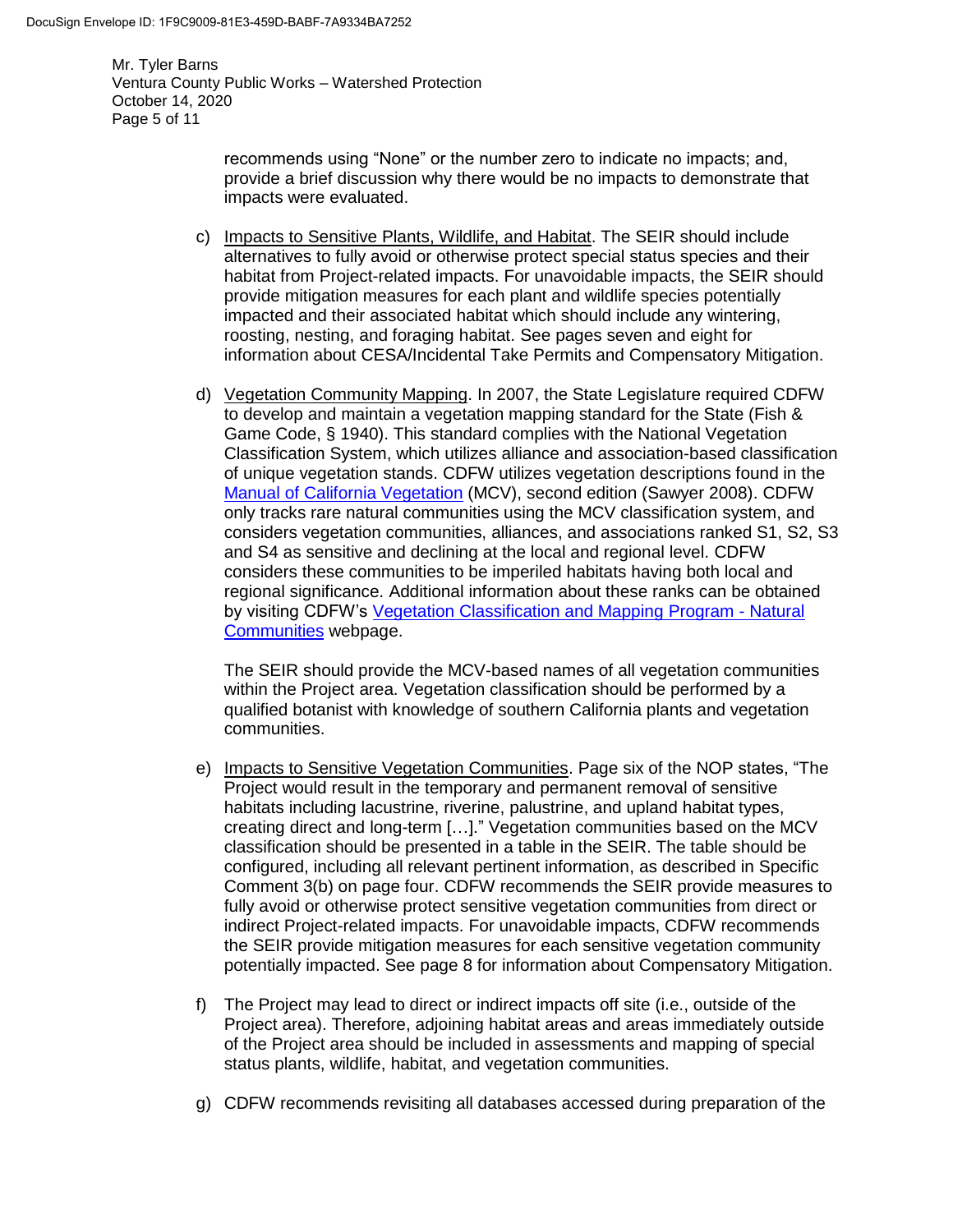Mr. Tyler Barns Ventura County Public Works – Watershed Protection October 14, 2020 Page 6 of 11

> NOP so any new data regarding special status plants, wildlife, and vegetation communities may be included in the SEIR. CDFW's [California Natural Diversity](https://wildlife.ca.gov/data/cnddb)  [Database\(](https://wildlife.ca.gov/data/cnddb)CNDDB) in Sacramento should be contacted to obtain current information on any previously reported sensitive species and habitat.

- h) Presence/absence determinations of wildlife and rare plants in the Project area, specifically areas that would be impacted due to Project implementation (e.g., existing facilities), should be determined based on recent surveys. CDFW recommends the SEIR provide any recent survey data. CDFW generally considers biological field assessments for wildlife to be valid for a one-year period, and assessments for rare plants may be considered valid for a period of up to three years.
- 4) Impacts to Riparian and Palustrine Resources. As stated on page six of the NOP, the Project would potentially impact riparian, palustrine (wetland), and upland habitats." Project construction activities may impact channels, ditches, and storm drains that carry water to adjacent riparian or wetland habitats. Furthermore, these changes may increase impervious surface cover adjacent to riparian and wetland habitats, causing changes to the amount, availability, and direction of water flow, and potentially increase the amount of runoff, sediment, debris, chemicals, and other pollutants transported into sensitive wetland areas.
	- a) The table in the SEIR should be configured, including all relevant pertinent information, as described in Specific Comment 3(b) on page four. In addition, provide a brief discussion as to why there would be no impacts to demonstrate that impacts were evaluated.
	- b) CDFW recommends the SEIR provide an approximate area of new pavement that would be created near sensitive wetland areas and evaluate potential direct and indirect impacts on riparian and wetland habitats.
	- c) CDFW recommends the SEIR provide alternatives to fully avoid or otherwise protect riparian and wetland resources from direct or indirect Project-related impacts that may include setback, permeable pavement, for example. Setbacks from wetland resources should start from the edge of herbaceous vegetation, woody vegetation, and woodlands. For unavoidable impacts, CDFW recommends the SEIR provide mitigation measures which may include on or off project site mitigation.
	- d) CDFW also recommends the SEIR be conditioned to include a statement acknowledging that Project or project-level impacts to wetland resources may require Lake Streambed Alteration (LSA) Agreement notification. See pages 8 and 9 for more information on Wetland Resources and LSA notification.
- 5) Landscaping. Landscaping was not included as a Project activity within the NOP, however, given the size and scope of the Project, CDFW offers the following comments in the case that landscaping activities are incorporated into the Project.
	- a) Where landscaping would occur adjacent to sensitive natural communities,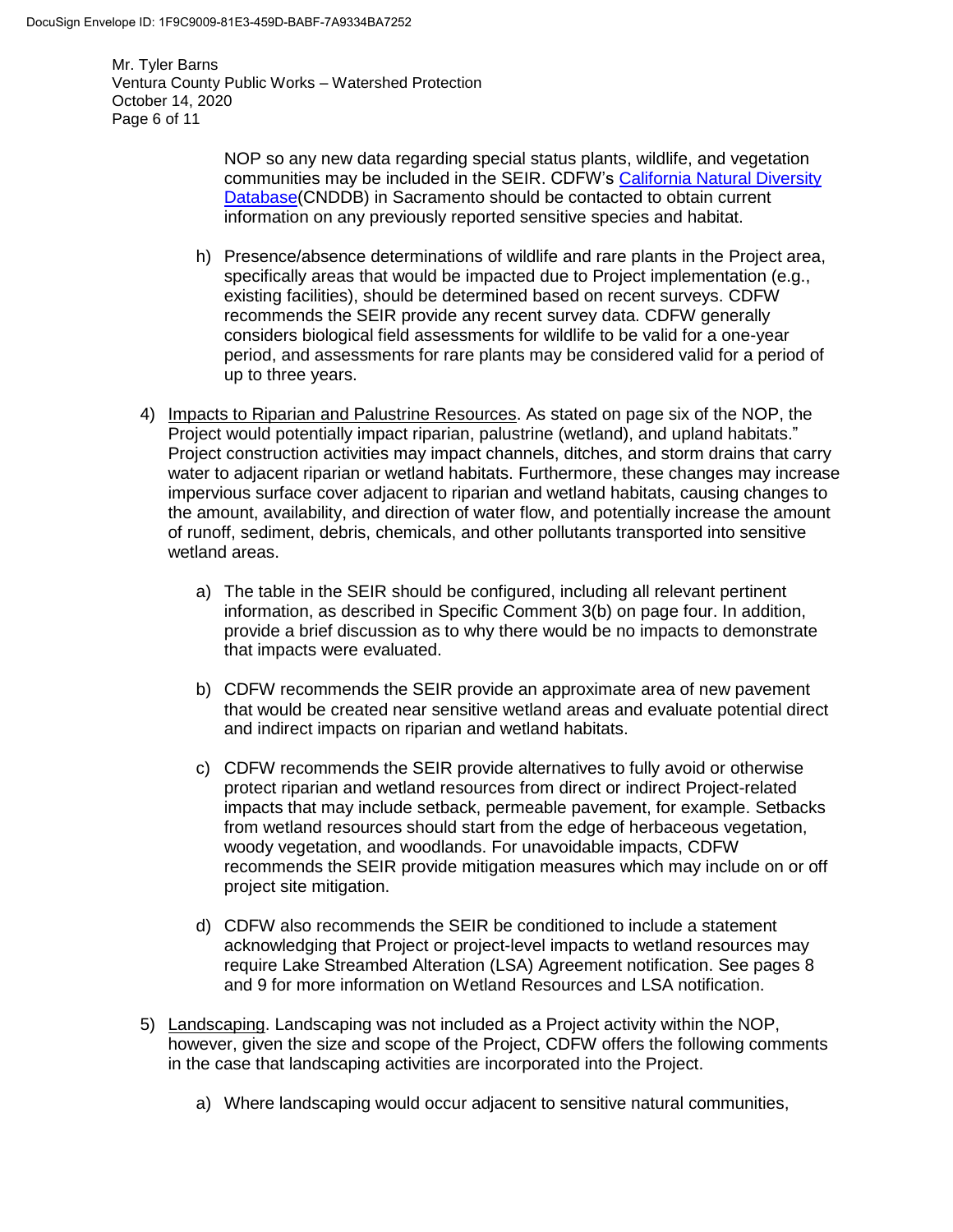Mr. Tyler Barns Ventura County Public Works – Watershed Protection October 14, 2020 Page 7 of 11

> CDFW recommends the SEIR evaluate the possibility of incorporating setbacks to avoid and/or reduce impacts of landscaping on sensitive plants, wildlife, and habitats. Impacts may occur from spread of non-native species; plant material/stock carrying pests, pathogens, and diseases; and runoff contaminated with fertilizer applied to landscaped areas.

- b) CDFW strongly recommends the SEIR consider a landscaping plant palette that includes a diversity of drought tolerant native plants, lawn grass alternatives, and plants that benefit and invite birds, beneficial insects, pollinators, and butterflies. See page 10 for additional information on landscaping and native plants. CDFW recommends the SEIR provide the Project's landscaping plan for review and commenting. Species should be listed by growing duration (annual, perennial), life form (grasses, shrubs, trees, vines), and structure (ground cover, shrubs, tree canopy).
- 6) Impacts of Design Features and Alternatives. To enable CDFW to adequately review and comment on the proposed Project from the standpoint of the protection of plants, fish, and wildlife, the SEIR should provide an impact analysis of proposed Project design features on biological resources, and a range of feasible alternatives to ensure that alternatives to design features are fully considered and evaluated (CEQA Guidelines, § 15126.6). Design features include (but not limited to) setbacks from sensitive natural areas; landscaping; permeable pavement; enclosures; fencing; solid walls; lighting; and building heights. Alternatives should avoid or otherwise minimize direct and indirect impacts to sensitive biological resources and wildlife movement areas.

#### **General Comments**

- 1) Environmental data. CEQA requires that information developed in environmental impact reports and negative declarations be incorporated into a database which may be used to make subsequent or supplemental environmental determinations [Public Resources Code, § 21003, subd. (e)]. Accordingly, please report any special status species and natural communities detected by completing and submitting [CNDDB Field Survey Forms.](https://wildlife.ca.gov/Data/CNDDB/Submitting-Data)
- 2) California Endangered Species Act (CESA). CDFW considers adverse impacts to a species protected by CESA to be significant without mitigation under CEQA. As to CESA, take of any endangered, threatened, candidate species, or CESA-listed rare plant species that results from the Project is prohibited, except as authorized by State law (Fish and Game Code, §§ 2080, 2085; Cal. Code Regs., tit. 14, §786.9). Consequently, if the Project, Project-related construction, or any Project-related activity for the duration of the Project will result in take of a species designated as endangered or threatened, or a candidate for listing under CESA, CDFW recommends that the Project proponent seek appropriate take authorization under CESA prior to implementing the Project or at an individual project-level. Appropriate authorization from CDFW may include an Incidental Take Permit (ITP) or a consistency determination in certain circumstances, among other options [Fish & Game Code, §§ 2080.1, 2081, subds. (b) and (c)]. Early consultation is encouraged, as significant modification to the Project and mitigation measures may be required in order to obtain a CESA Permit. Revisions to the Fish and Game Code, effective January 1998, may require that CDFW issue a separate CEQA document for the issuance of an ITP unless the Project's CEQA document addresses all Project impacts to CESA-listed species and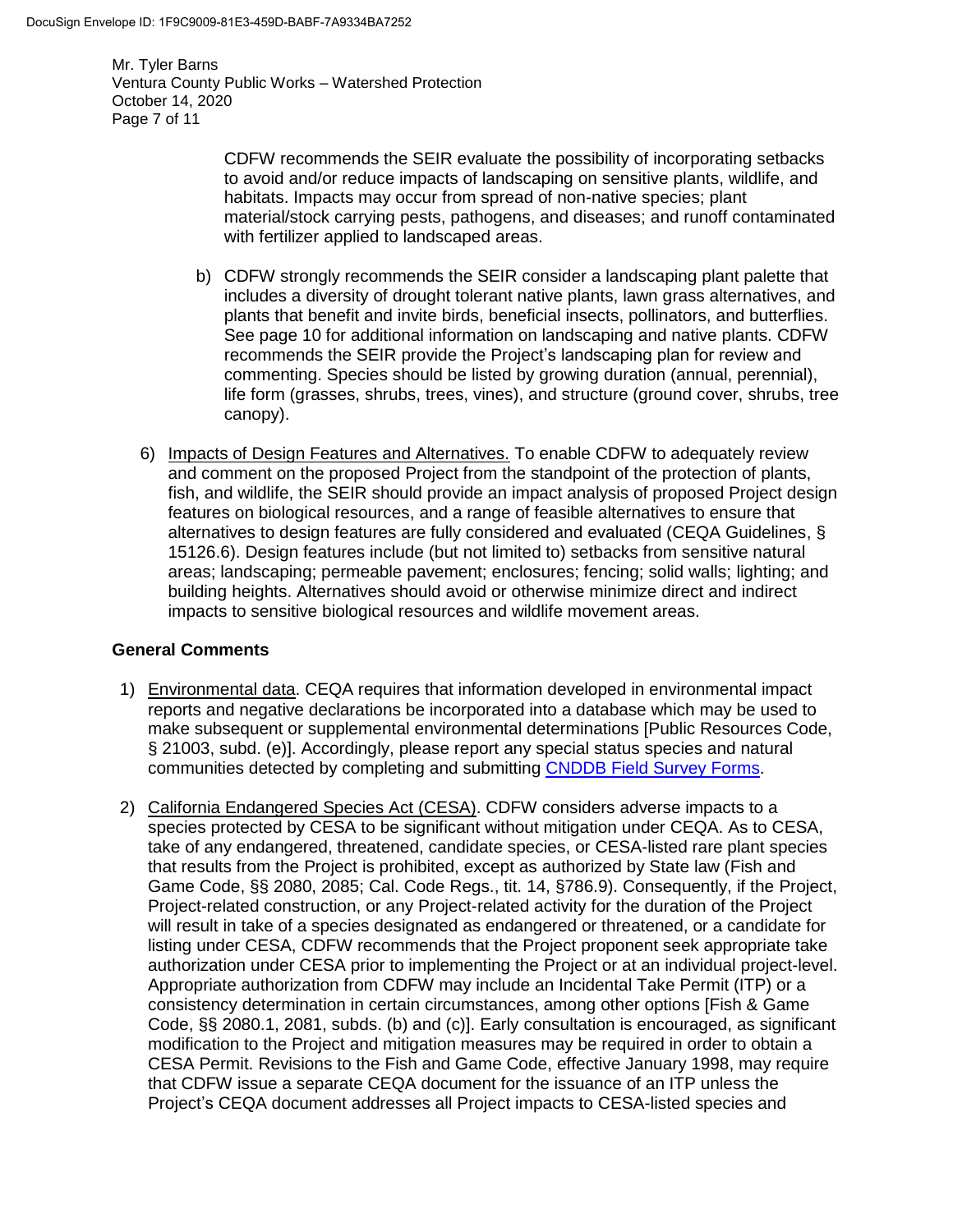Mr. Tyler Barns Ventura County Public Works – Watershed Protection October 14, 2020 Page 8 of 11

specifies a mitigation monitoring and reporting program that will meet the requirements of an ITP. For these reasons, biological mitigation monitoring and reporting proposals should be of sufficient detail and resolution to satisfy the requirements for a CESA ITP.

- 3) Compensatory Mitigation. The SEIR should include mitigation measures for adverse Project-related impacts to sensitive plants, animals, and habitats. Mitigation measures should emphasize avoidance and reduction of Project-related impacts. For unavoidable impacts, on-site habitat restoration or enhancement should be discussed in detail. If on-site mitigation is not feasible or would not be biologically viable and therefore not adequately mitigate the loss of biological functions and values, off-site mitigation through habitat creation and/or acquisition and preservation in perpetuity should be addressed. Areas proposed as mitigation lands should be protected in perpetuity with a conservation easement, financial assurance and dedicated to a qualified entity for long-term management and monitoring. Under Government Code, section 65967, the lead agency must exercise due diligence in reviewing the qualifications of a governmental entity, special district, or nonprofit organization to effectively manage and steward land, water, or natural resources on mitigation lands it approves.
- 4) Wetland Resources. CDFW, as described in Fish and Game Code, section 703(a), is guided by the Fish and Game Commission's (Commission) policies. The [Wetlands](https://fgc.ca.gov/About/Policies/Miscellaneous)  [Resources](https://fgc.ca.gov/About/Policies/Miscellaneous) policy the Commission "...seek[s] to provide for the protection, preservation, restoration, enhancement and expansion of wetland habitat in California. Further, it is the policy of the Fish and Game Commission to strongly discourage development in or conversion of wetlands. It opposes, consistent with its legal authority, any development or conversion that would result in a reduction of wetland acreage or wetland habitat values. To that end, the Commission opposes wetland development proposals unless, at a minimum, project mitigation assures there will be 'no net loss' of either wetland habitat values or acreage. The Commission strongly prefers mitigation which would achieve expansion of wetland acreage and enhancement of wetland habitat values."
	- a) The Wetlands Resources policy provides a framework for maintaining wetland resources and establishes mitigation guidance. CDFW encourages avoidance of wetland resources as a primary mitigation measure and discourages the development or type conversion of wetlands to uplands. CDFW encourages activities that would avoid the reduction of wetland acreage, function, or habitat values. Once avoidance and minimization measures have been exhausted, the Project must include mitigation measures to assure a "no net loss" of either wetland habitat values, or acreage, for unavoidable impacts to wetland resources. Conversions include, but are not limited to, conversion to subsurface drains, placement of fill or building of structures within the wetland, and channelization or removal of materials from the streambed. All wetlands and watercourses, whether ephemeral, intermittent, or perennial, should be retained and provided with substantial setbacks, which preserve the riparian and aquatic values and functions for the benefit to on-site and off-site wildlife populations. CDFW recommends mitigation measures to compensate for unavoidable impacts be included in the SEIR and these measures should compensate for the loss of function and value.
	- b) The Fish and Game Commission's Water policy guides CDFW on the quantity and quality of the waters of this state that should be apportioned and maintained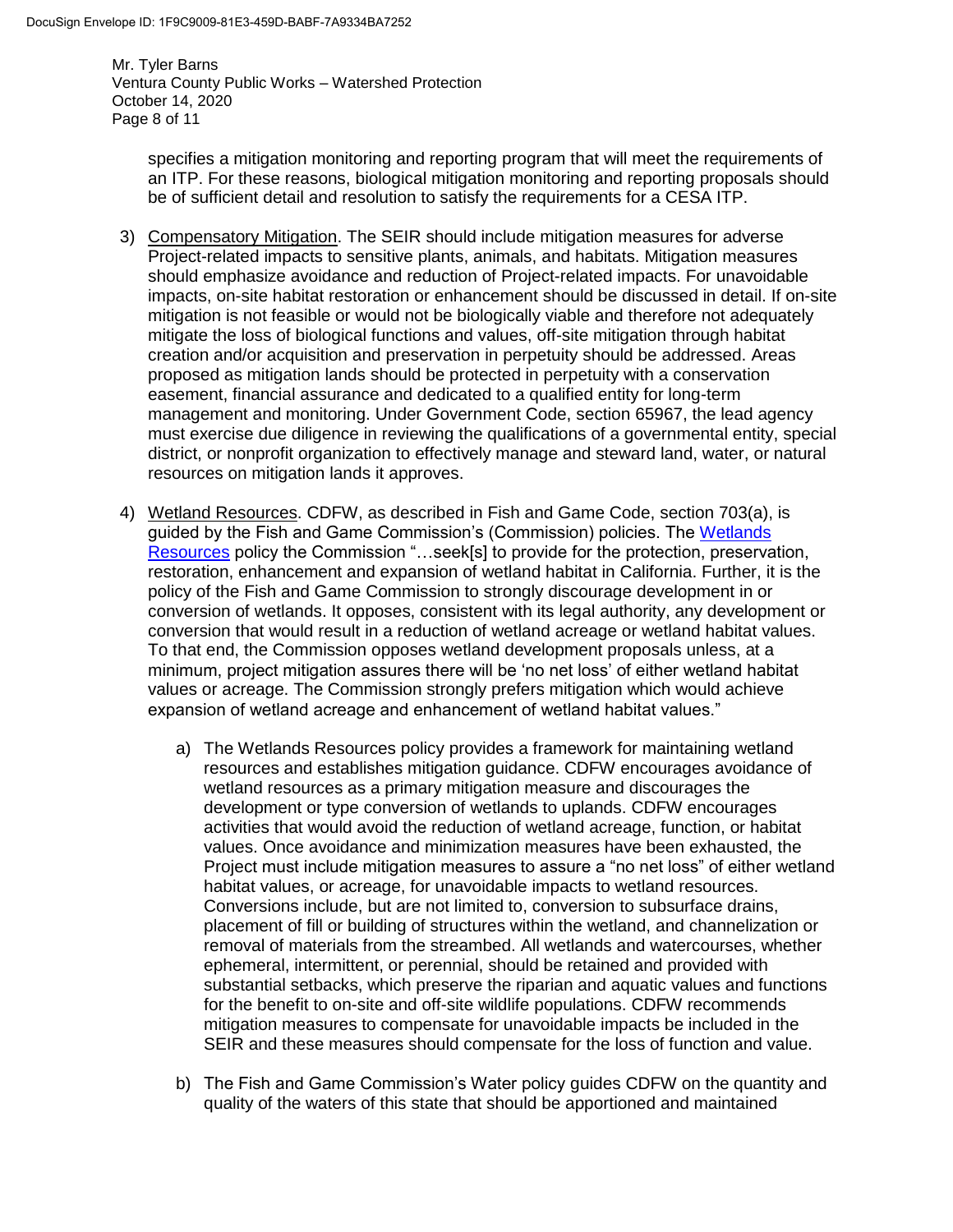Mr. Tyler Barns Ventura County Public Works – Watershed Protection October 14, 2020 Page 9 of 11

> respectively so as to produce and sustain maximum numbers of fish and wildlife; to provide maximum protection and enhancement of fish and wildlife and their habitat; encourage and support Projects to maintain or restore a high quality of the waters of this state; prevent the degradation thereof caused by pollution and contamination; and, endeavor to keep as much water as possible open and accessible to the public for the use and enjoyment of fish and wildlife. CDFW recommends avoidance of water practices and structures that use excessive amounts of water, and minimization of impacts that negatively affect water quality, to the extent feasible (Fish & Game Code, § 5650).

- 5) Lake Streambed Alteration (LSA) Agreement. As a Responsible Agency under CEQA, CDFW has authority over activities in streams and/or lakes that will divert or obstruct the natural flow; or change the bed, channel, or bank (including vegetation associated with the stream or lake) of a river or stream; or use material from a streambed. For any such activities, the project applicant (or "entity") must provide written notification to CDFW pursuant to section 1600 *et seq*. of the Fish and Game Code. Based on this notification and other information, CDFW determines whether an LSA Agreement with the applicant is required prior to conducting the proposed activities. CDFW's issuance of an LSA Agreement for a project that is subject to CEQA will require related environmental compliance actions by CDFW as a Responsible Agency. As a Responsible Agency, CDFW may consider the CEQA document prepared by Ventura County Public Works for the Project. To minimize additional requirements by CDFW pursuant to section 1600 *et seq*. and/or under CEQA, the SEIR should fully identify the potential impacts to the stream or riparian resources and provide adequate avoidance, mitigation, monitoring and reporting commitments for issuance of the LSA Agreement.
	- a) The Project area supports aquatic, riparian, and wetland habitats; therefore, therefore, a preliminary jurisdictional delineation of the streams and their associated riparian habitats should be included in the SEIR. Jurisdiction should evaluate all rivers, streams, and lake including culverts, ditches, storm channels that may transport water, sediment, and pollutants and discharge into rivers, streams, and lakes. Also, the delineation should be conducted pursuant to the United States Fish and Wildlife Service (USFWS) wetland definition adopted by the CDFW (Cowardian 1970). Some wetland and riparian habitats subject to CDFW's authority may extend beyond the jurisdictional limits of the U.S. Army Corps of Engineers' section 404 permit and Regional Water Quality Control Board section 401 Certification.
	- b) In areas of the Project which may support ephemeral streams, herbaceous vegetation, woody vegetation, and woodlands also serve to protect the integrity of ephemeral channels and help maintain natural sedimentation processes; therefore, CDFW recommends effective setbacks be established to maintain appropriately-sized vegetated buffer areas adjoining ephemeral drainages.
	- c) Project-related changes in drainage patterns, runoff, and sedimentation should be included and evaluated in the SEIR.
- 6) Landscaping. Habitat loss and invasive plants are a leading cause of native biodiversity loss. Invasive plant species spread quickly and can displace native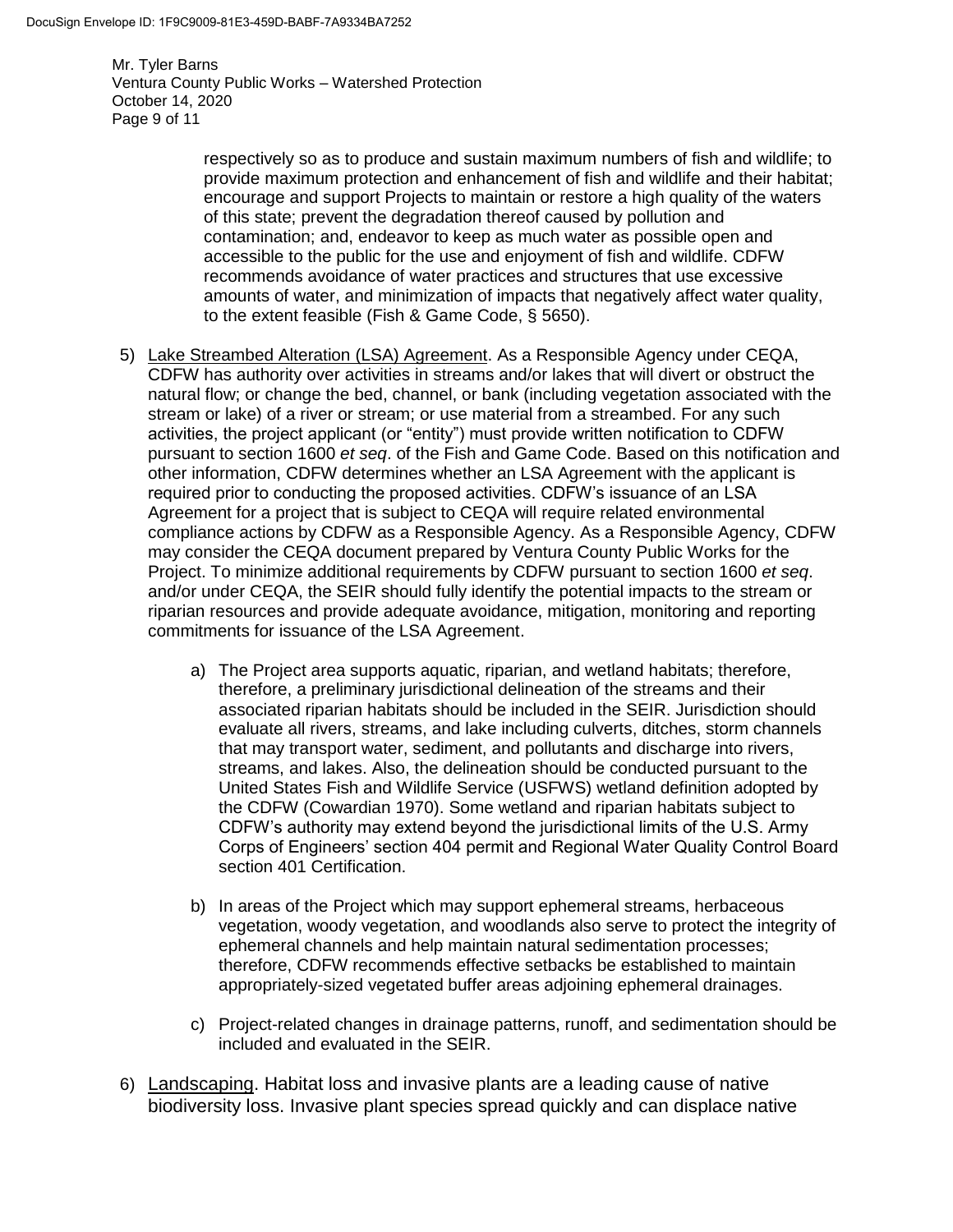Mr. Tyler Barns Ventura County Public Works – Watershed Protection October 14, 2020 Page 10 of 11

plants, prevent native plant growth, and create monocultures. The Project should involve planting, seeding, or introduction of invasive exotic plant species to landscaped areas that are adjacent and/or near native habitat areas. CDFW recommends invasive/exotic plants be restricted from use in landscape plans for this Project. The California Invasive Plant Council (Cal-IPC) provides a [Cal-IPC](https://www.cal-ipc.org/plants/inventory/)  [Inventory](https://www.cal-ipc.org/plants/inventory/) of non-native and invasive plants that threaten the State's natural areas. CDFW strongly recommends restricting species with a "High" rating from landscaping plans.

Information on alternatives for invasive, non-native, or landscaping plants may be found on the [Cal-IPC's, Don't Plant a Pest](https://www.cal-ipc.org/solutions/prevention/landscaping/dpp/) webpage. Native plants could help to reduce water consumption and use of fertilizers. The [Audubon Society's Native Plants Database](https://www.audubon.org/native-plants) is a resource to identify native plants and trees that will attract and benefit birds. Birds may help to control and reduce insects, reducing the need for pesticides. The California [Native Plant Society's Gardening](https://www.cnps.org/gardening) and [Xerces Society's Pollinator-Friendly Native Plant](https://xerces.org/pollinator-conservation/pollinator-friendly-plant-lists)  [Lists](https://xerces.org/pollinator-conservation/pollinator-friendly-plant-lists) webpage has information on native plant species that invite insects and pollinators. Pollinators are critical components of our environment and essential to our food security. Insects – and primarily bees – provide the indispensable service of pollination to more than 85% of flowering plants.

- 7) Biological Direct, Indirect, and Cumulative Impacts. To provide a thorough discussion of direct, indirect, and cumulative impacts expected to adversely affect biological resources, with specific measures to offset such impacts, the following should be addressed in the SEIR.
	- a) A discussion of potential adverse impacts from lighting, noise, human activity, exotic species, and drainage. The latter subject should address Project-related changes on drainage patterns and downstream of project sites; the volume, velocity, and frequency of existing and post-construction surface flows; polluted runoff; soil erosion and/or sedimentation in streams and water bodies; and, postconstruction fate of runoff from project sites. Mitigation measures proposed to alleviate such impacts should be included.
	- b) A discussion regarding indirect impacts on biological resources, including resources in nearby public lands, open space, adjacent natural habitats, riparian ecosystems, and any designated and/or proposed or existing reserve lands (e.g., preserve lands associated with a Natural Community Conservation Plan (NCCP, Fish and Game Code, § 2800 *et. seq.*). Impacts on, and maintenance of, wildlife corridor/movement areas, including access to undisturbed habitats in adjacent areas, should be fully evaluated in the SEIR.
	- c) An analysis of impacts from land use designations and zoning located nearby or adjacent to natural areas that may inadvertently contribute to wildlife-human interactions. A discussion of possible conflicts and mitigation measures to reduce these conflicts should be included in the SEIR.
	- d) A cumulative effects analysis, as described under CEQA Guidelines, section 15130. General and specific plans, as well as past, present, and anticipated future